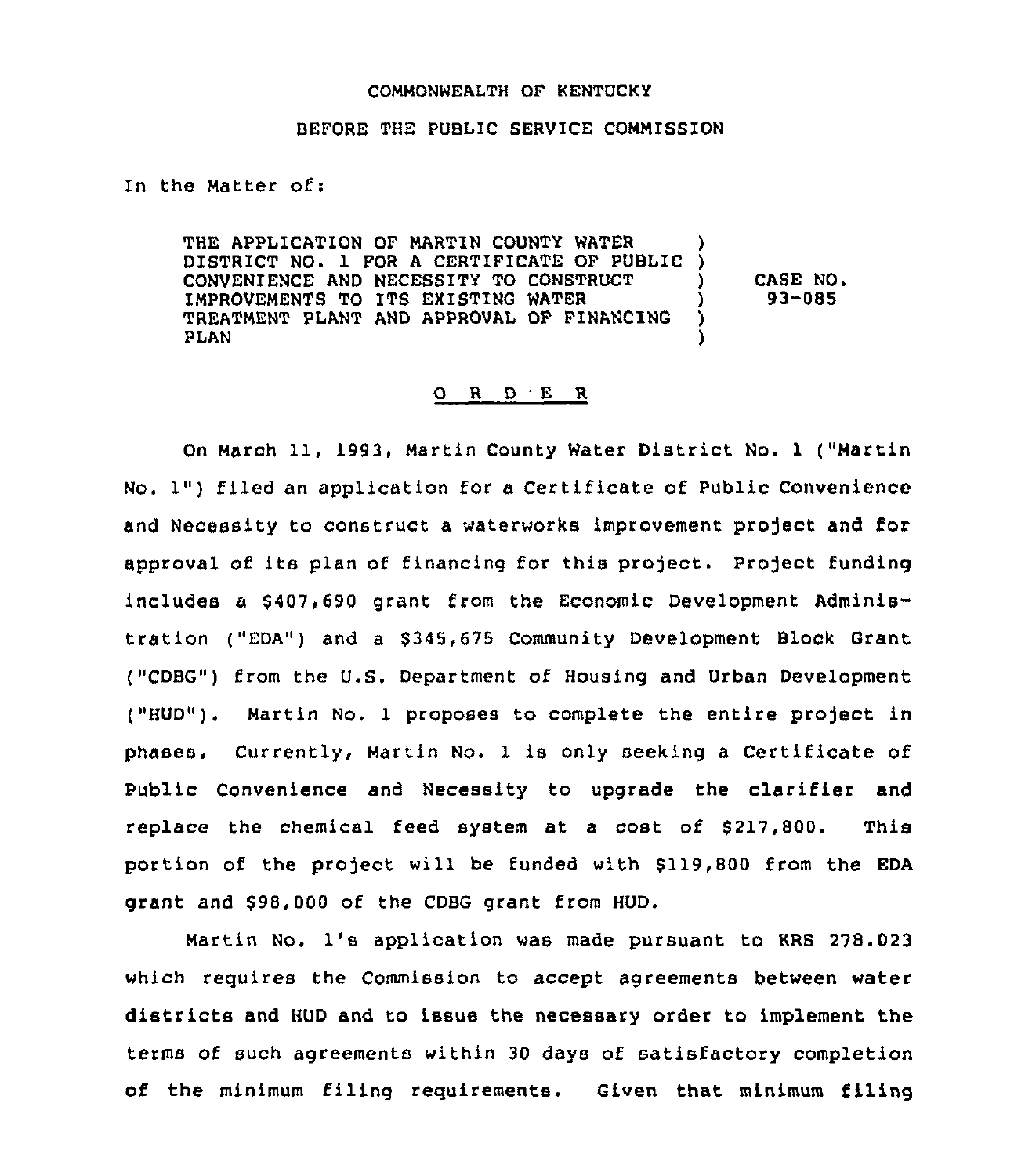requirements were met in this case on March 18, 1993, KR8 278.023 does not grant the Commission any discretionary authority to modify or reject any portion of this agreement.

IT IS THEREFORE ORDERED thati

1. Martin No. 1 is hereby granted a Certificate of Public convenience and Necessity for the proposed construction projeat.

2. Martin No. 1's proposed plan of financing with HUD is accepted.

3. Martin No. 1 shall apply separately for a Certificate of Public Convenience and Necessity for other remaining phases of the project.

4. Nartin No. <sup>1</sup> shall file a copy of the "as-built" drawings and a certified statement that the construction has been satisfactorily completed in accordance with the contract plans and specifications within 60 days of the substantial completion of the construction certificated herein.

Nothing contained herein shall be deemed a warranty of the Commonwealth of Kentucky, or any agency thereof, of the financing herein accepted.

 $-2-$